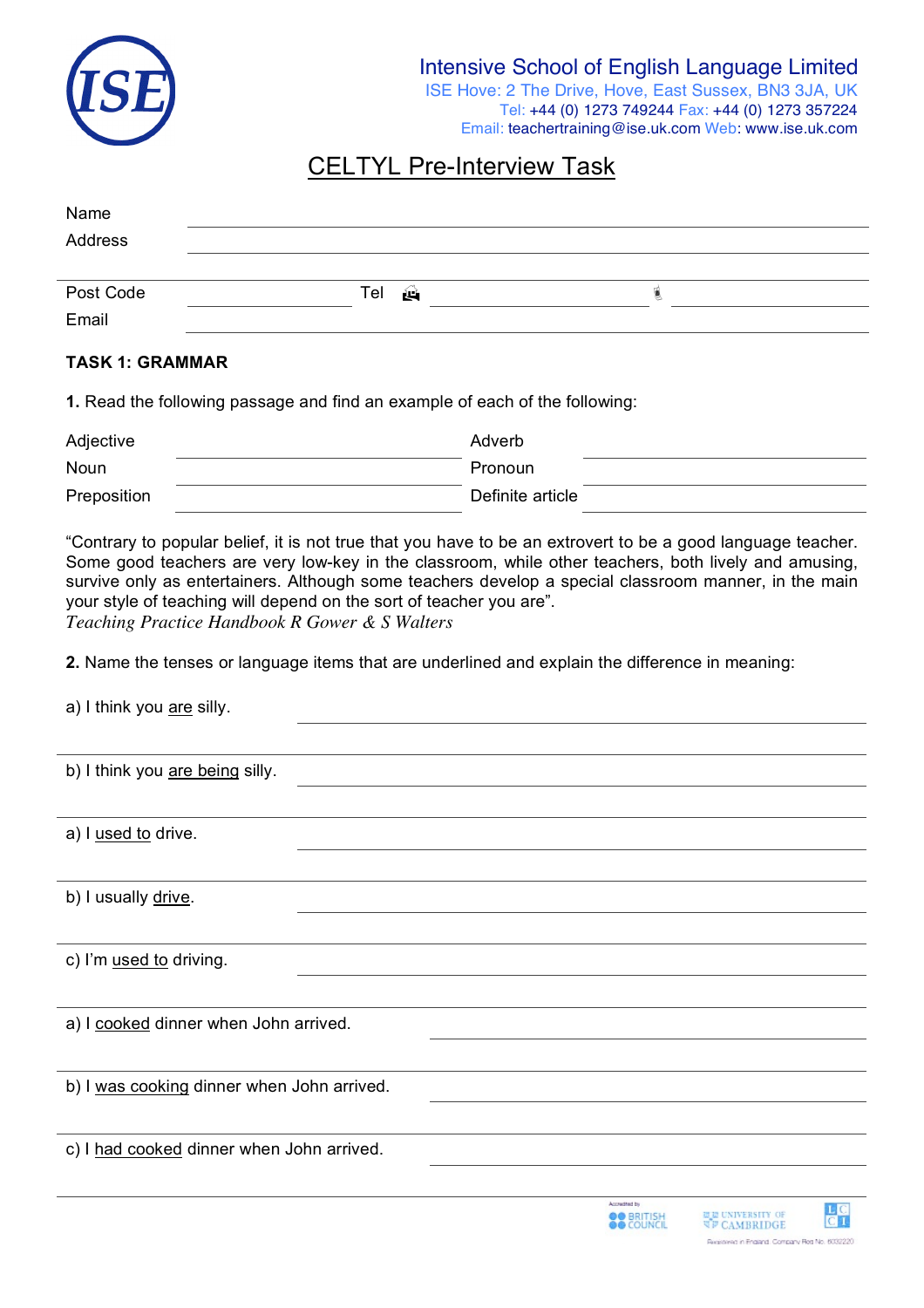

**3.** Identify the mistake in each sentence, make the necessary corrections and explain why.

|  |  | a) I've been to Paris last year. |  |
|--|--|----------------------------------|--|
|  |  |                                  |  |

b) Look at the clouds. It will rain.

c) Can you borrow me your pen?

**4.** Choose the correct / most suitable word to complete the sentences.

- a) Can you ensure / insure the dog won't escape?
- b) We approach a solicitor for advice / advise.
- c) From his manner I implied / inferred that he was angry.
- **5.** How would you explain the difference to a student between:

a) healthy / fit

b) dreadful / frightening

c) to rise / raise

b) Look at the clouds. It will rain.

**6.** Mark the stress in the following words e.g. hotel.

comfortable confusion cigarette relaxed

photograph advertising advertisement

**7.** Please write the following in phonetic script: The quick brown fox jumps over the lazy dog.



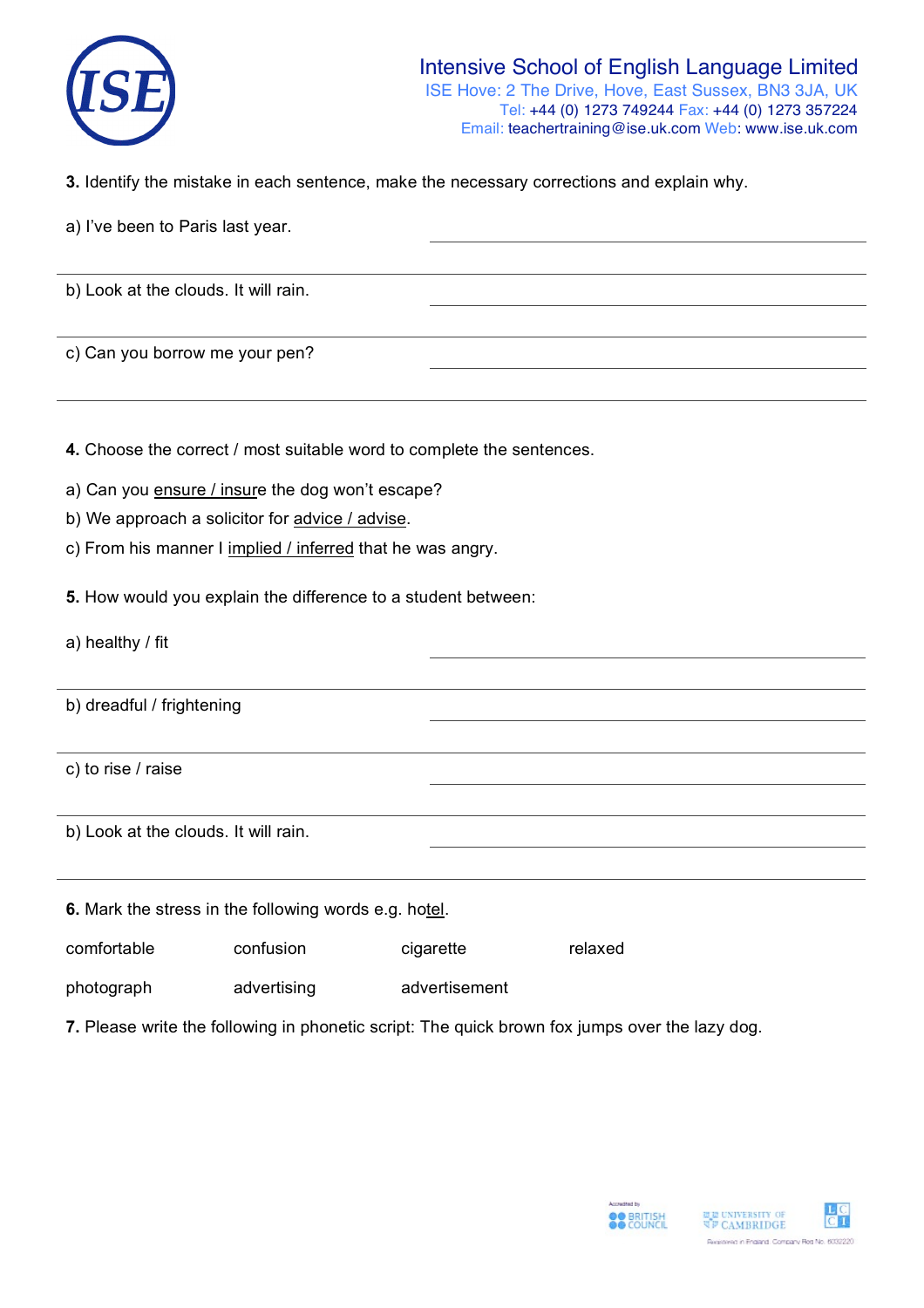

## **TASK 2: ROLES & EXPECTATIONS**

**1.** Describe a successful young learner lesson you have taught or observed. Say why it was successful. (Be brief, but continue over page if necessary)

**2.** In my opinion the three most important qualities, which make a good teacher, are:

**3.** When / how can mother tongue be useful in a class of young learners?

**5.** What do you do / would you do if a child in your class continually asks questions?

Signed Date Date ISE date stamp Please answer all questions and bring the completed task with you to the interview.

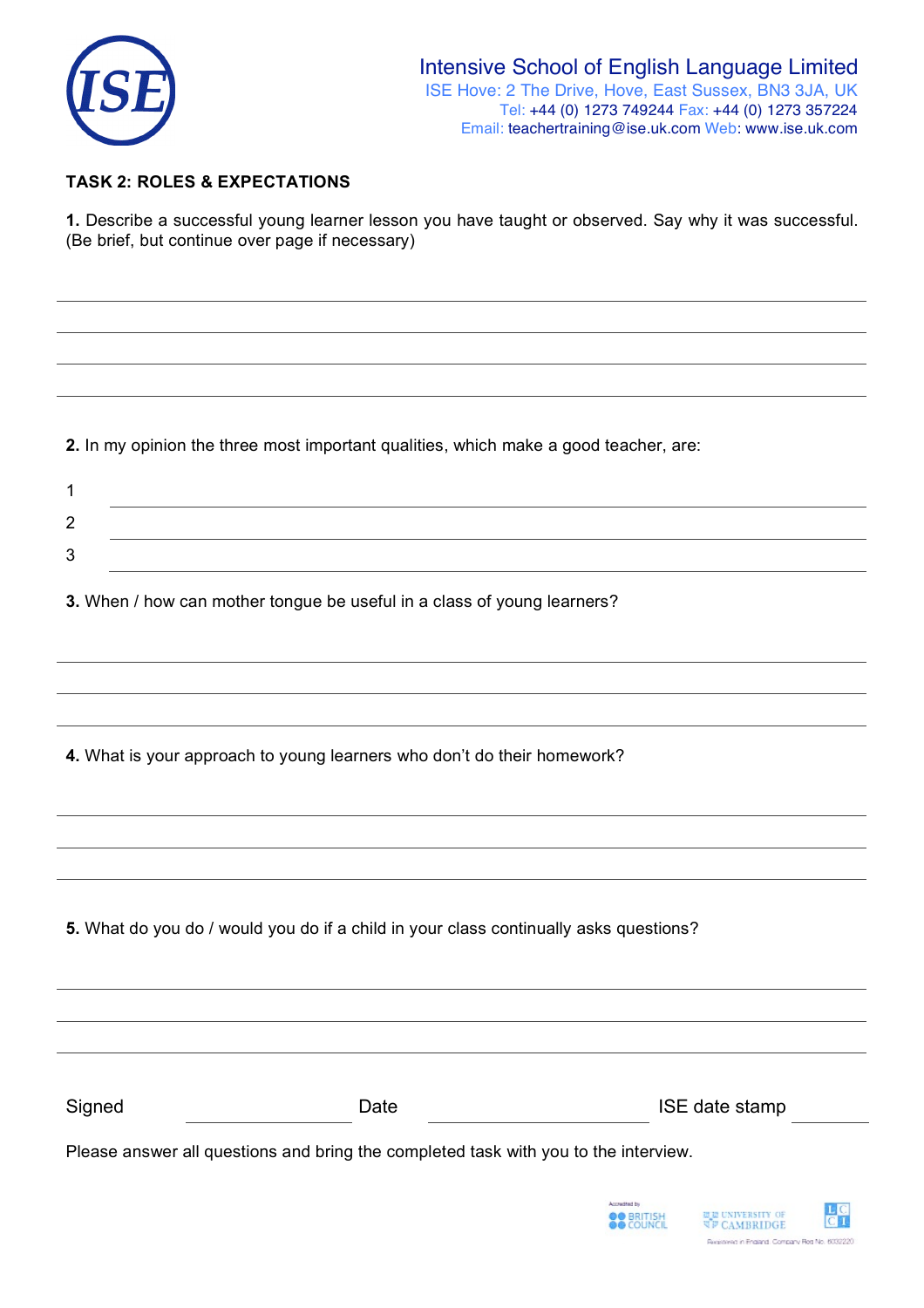

## **TASK 3: WRITING TASK**

Write 300 – 400 words on the following:

Reflect on your own learning experiences. Choose an example of a good and a bad learning experience and describe them. What made each one good or bad? What do you conclude from these experiences?